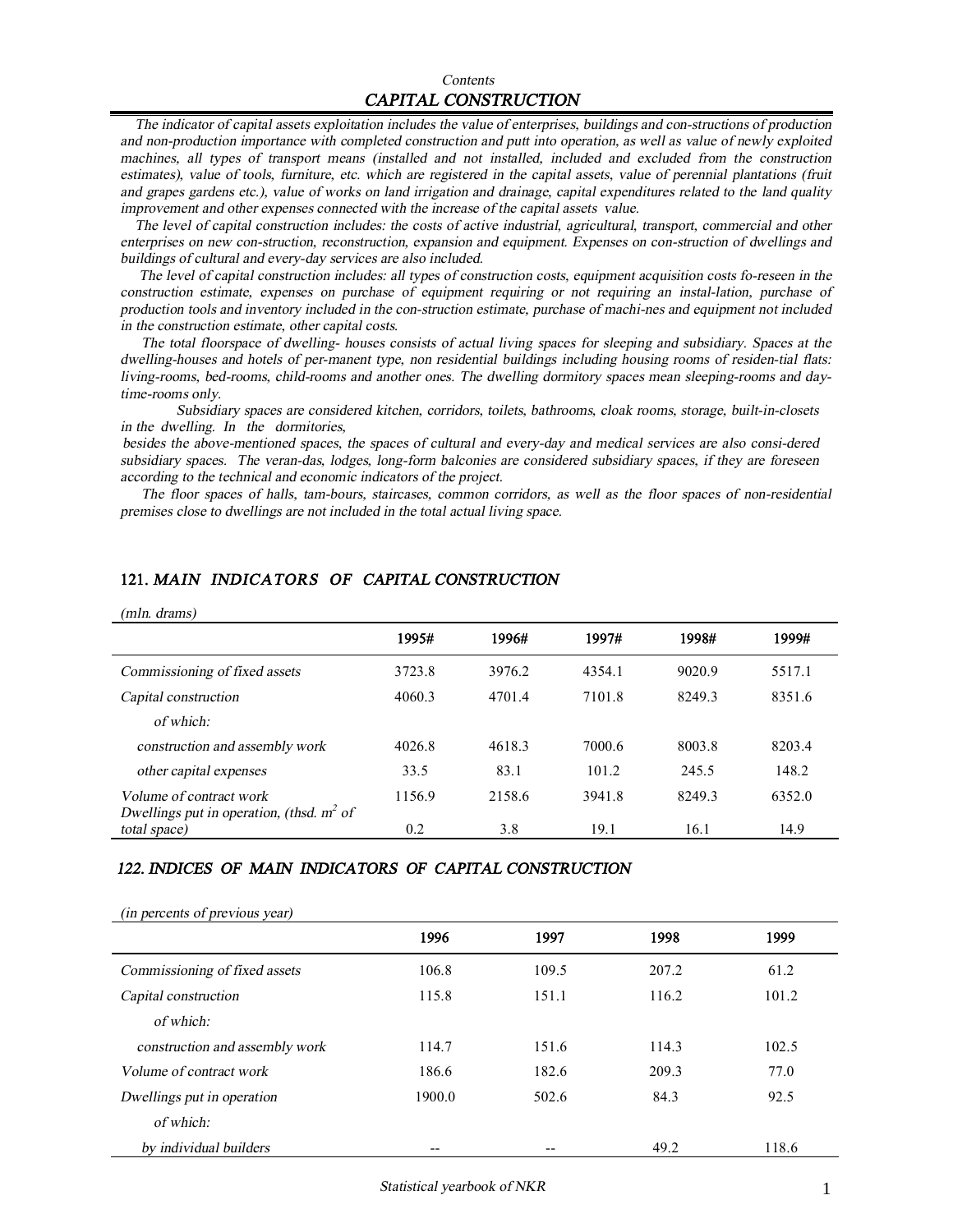#### *Contents*

## **123.** *CAPITAL CONSTRUCTION BY TYPES OF OWNERSHIP*

| (mln. drams)            |        |                              |        |        |        |
|-------------------------|--------|------------------------------|--------|--------|--------|
|                         | 1995   | 1996                         | 1997   | 1998   | 1999   |
| Capital construction    | 4060.3 | 4701.4                       | 7101.8 | 8249.3 | 8351.6 |
| of which:               |        |                              |        |        |        |
| state organizations     | 3092.2 | 3525.0                       | 4550.7 | 6264.9 | 5397.0 |
| non-state organizations | 930.7  | 1090.7                       | 2434.5 | 1841.2 | 2779.3 |
| individual builders     | 37.4   | 85.7                         | 116.6  | 143.2  | 175.3  |
|                         |        | In percents of previous year |        |        |        |
| Capital construction    |        | 115.8                        | 151.1  | 116.2  | 101.2  |
| of which:               |        |                              |        |        |        |
| state organizations     | --     | 114.0                        | 129.1  | 137.7  | 86.1   |
| non-state organizations | --     | 117.2                        | 223.2  | 75.6   | 151.0  |
| individual builders     |        | 229.1                        | 136.1  | 122.8  | 122.4  |

#### **124.** *VOLUME OF CAPITAL CONSTRUCTION BY SOURCES OF FINANCING*

| (mln. drams)                   |        |                      |        |        |        |
|--------------------------------|--------|----------------------|--------|--------|--------|
|                                | 1995   | 1996                 | 1997   | 1998   | 1999   |
| Capital construction           | 4060.3 | 4701.4               | 7101.8 | 8249.3 | 8351.6 |
| of which financing by:         |        |                      |        |        |        |
| state butget funds             | 1110.9 | 1906.2               | 1419.4 | 2924.0 | 3870.7 |
| humanitarian relief            | 930.7  | 1023.4               | 2203.1 | 1337.8 | 2296.5 |
| own resources of organizations | 33.8   | 77.5                 | 105.1  | 139.5  | 191.8  |
| assets of individual builders  | 37.4   | 85.7                 | 116.6  | 143.2  | 175.3  |
| other                          | 1947.5 | 1608.6               | 3257.6 | 3704.8 | 1817.3 |
|                                |        | in percents of total |        |        |        |
| Capital construction           | 100.0  | 100.0                | 100.0  | 100.0  | 100.0  |
| of which financing by:         |        |                      |        |        |        |
| state butget funds             | 27.4   | 40.5                 | 20.0   | 35.4   | 46.3   |
| humanitarian relief            | 22.9   | 21.8                 | 31.0   | 16.2   | 27.5   |
| own resources of organizations | 0.8    | 1.6                  | 1.5    | 1.7    | 2.3    |
| assets of individual builders  | 0.9    | 1.8                  | 1.6    | 1.7    | 2.1    |
| other                          | 48.0   | 34.2                 | 45.9   | 44.9   | 21.8   |

#### 125. VOLUME OF CAPITAL CONSTRUCTION BY BRANCHES OF NATIONAL ECONOMY

*(mln. drams)* 

|                             | 1995   | 1996                     | 1997   | 1998   | 1999   |
|-----------------------------|--------|--------------------------|--------|--------|--------|
| Capital construction        | 4060.3 | 4701.4                   | 7101.8 | 8249.3 | 8351.6 |
| of which:                   |        |                          |        |        |        |
| industry                    | 128.7  | 188.8                    | 62.6   | 103.7  | 149.2  |
| agriculture                 | -      | 4.5                      | -      | 2.7    | 0.5    |
| transport and communication | 300.4  | 852.6                    | 2044.4 | 1124.5 | 818.6  |
| trade                       | ۰      | $\overline{\phantom{0}}$ |        | 84.9   | 16.2   |
| housing facilities          | 307.8  | 629.8                    | 806.6  | 1251.7 | 2438.9 |
| communal services           | 143.0  | 342.9                    | 915.9  | 1901.1 | 2163.2 |
| education                   | 175.7  | 320.5                    | 340.8  | 541.8  | 614.1  |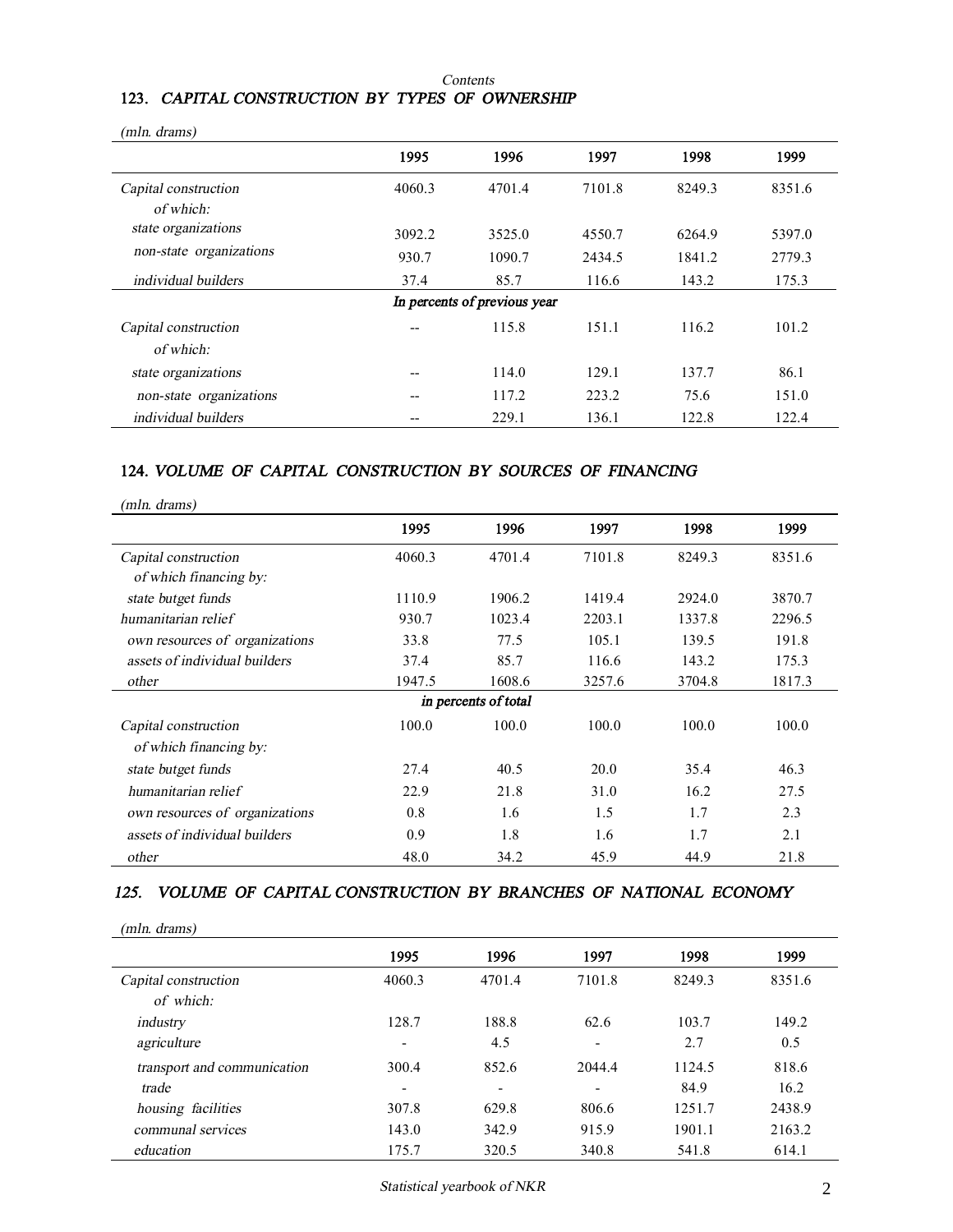|                             |                          | Contents                 |                          |        |        |
|-----------------------------|--------------------------|--------------------------|--------------------------|--------|--------|
|                             | 1995                     | 1996                     | 1997                     | 1998   | 1999   |
| culture                     | 2.4                      |                          | 10.5                     | 67.8   | 6.7    |
| public health               | 42.5                     | 102.9                    | 21.1                     | 55.7   | 126.0  |
| others                      | 2959.8                   | 2259.4                   | 2899.9                   | 3115.3 | 2018.2 |
|                             |                          | In percents of total     |                          |        |        |
| Capital construction        | 100.0                    | 100.0                    | 100.0                    | 100.0  | 100.0  |
| of which:                   |                          |                          |                          |        |        |
| industry                    | 3.2                      | 4.0                      | 0.9                      | 1.3    | 1.8    |
| agriculture                 | $\overline{\phantom{a}}$ | 0.1                      |                          | 0.0    | 0.0    |
| transport and communication | 7.4                      | 18.1                     | 28.8                     | 13.6   | 9.8    |
| trade                       | $\overline{\phantom{a}}$ | $\overline{\phantom{a}}$ | $\overline{\phantom{a}}$ | 1.0    | 0.2    |
| housing facilities          | 7.6                      | 13.4                     | 11.4                     | 15.2   | 29.2   |
| communal services           | 3.5                      | 7.3                      | 12.9                     | 23.0   | 25.9   |
| education                   | 4.3                      | 6.8                      | 4.8                      | 6.6    | 7.4    |
| culture                     | 0.1                      |                          | 0.1                      | 0.8    | 0.1    |
| public health               | 1.0                      | 2.2                      | 0.3                      | 0.7    | 1.5    |
| others                      | 72.9                     | 48.1                     | 40.8                     | 37.8   | 24.2   |

#### *126. COMMISSIONING OF FIXED ASSETS BY BRANCHES OF NATIONAL ECONOMY*

| (mln. drams)                    |        |        |        |        |        |
|---------------------------------|--------|--------|--------|--------|--------|
|                                 | 1995   | 1996   | 1997   | 1998   | 1999   |
| Total                           | 3723.8 | 3976.2 | 4354.1 | 9020.9 | 5517.1 |
| of which:                       |        |        |        |        |        |
| industry                        | 56.7   | 188.8  | 48.5   | 36.7   | 109.0  |
| transport and communications    | 259.2  | 846.1  | 110.4  | 3050.3 | 35.1   |
| housing construction (including |        |        |        |        |        |
| indivi-dual construction)       | 244.9  | 615.6  | 876.3  | 1285.6 | 1808.9 |
| communal services               | 120.6  | 135.1  | 285.9  | 1459.9 | 914.9  |
| education                       | 132.6  | 221.1  | 114.9  | 218.6  | 923.1  |
| culture                         | -      | 13.4   | 73.8   | 34.4   | 6.7    |
| <i>public</i> health            | 35.8   | 98.3   | 17.6   | 55.8   | 3.4    |
| others                          | 2874.0 | 1857.8 | 2826.7 | 2879.6 | 1716.0 |

## *DWELLING AND SOCIAL AND CULTURAL CONSTRUCTION*

#### 127. DWELLINGS PUT IN OPERATION

| (thsd. square metres of total space)               |      |      |       |       |       |
|----------------------------------------------------|------|------|-------|-------|-------|
|                                                    | 1995 | 1996 | 1997  | 1998  | 1999  |
| Dwellings put in operation total                   | 0.2  | 3.8  | 19.1  | 16.1  | 14.9  |
| financing by the means of:<br>state organizations  | 0.2  | 3.8  | 7.1   | 10.2  | 5.6   |
| non state organizations<br>of which:               | --   | --   | 12.0  | 5.9   | 9.3   |
| <i>individual</i> builders                         | --   | --   | 12.0  | 5.9   | 7.0   |
| Dwellings put in operation per thsd.<br>persons, m | 1.6  | 29.2 | 141.2 | 117.8 | 106.7 |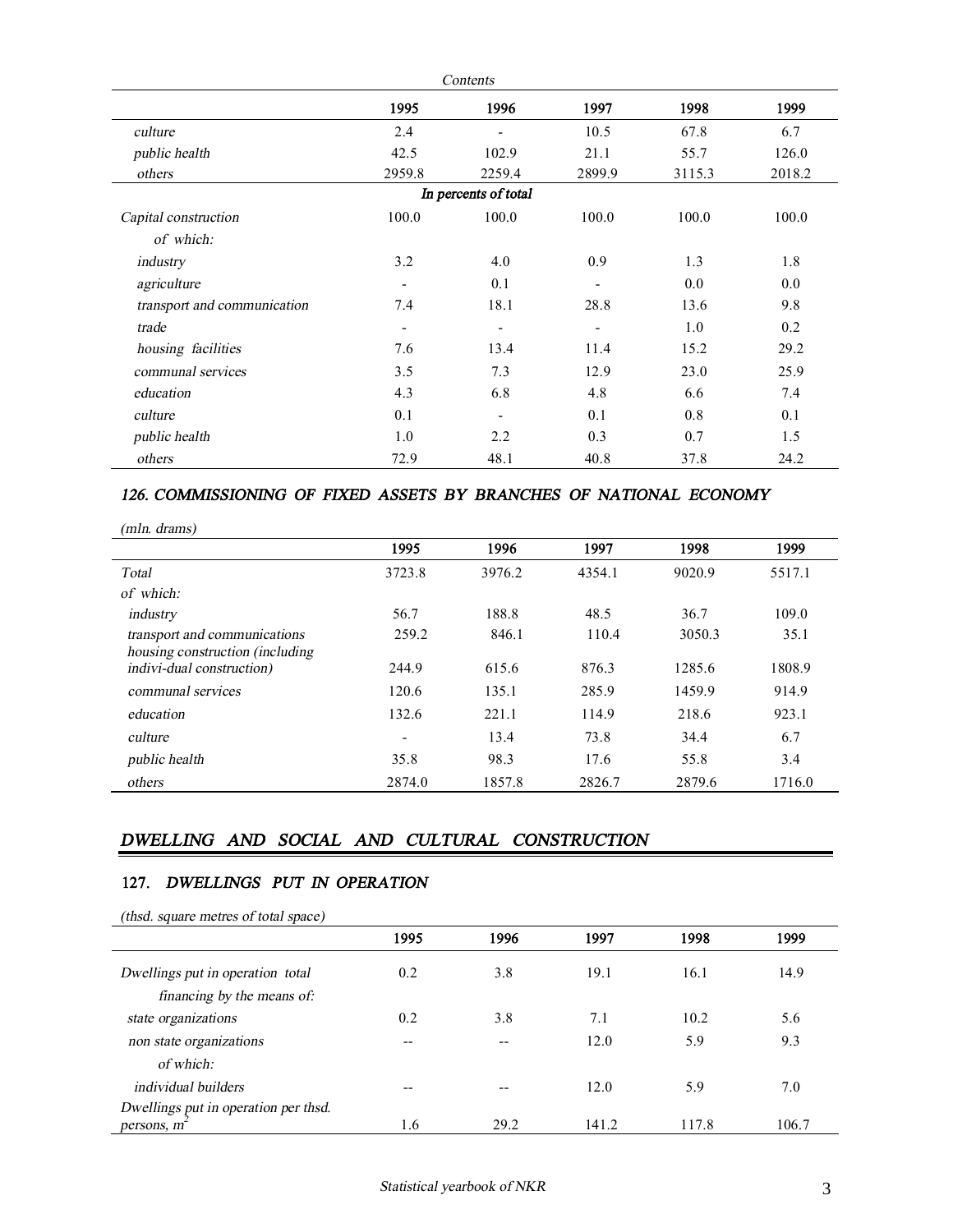|                                       | 1995 | 1996 | 1997 | 1998 | 1999 |
|---------------------------------------|------|------|------|------|------|
| Number of constructed apartments,     |      |      |      |      |      |
| total                                 | 3    | 72   | 304  | 212  | 202  |
| of which built:                       |      |      |      |      |      |
| by state organizations                | 3    | 72   | 95   | 135  | 76   |
| by non-state organizations            | --   | --   | 209  | 77   | 126  |
| of which:                             |      |      |      |      |      |
| by individual builders                | --   | --   | 209  | 77   | 75   |
| Average space of apartments, $m^2$ of |      |      |      |      |      |
| total space                           | 66.7 | 53.3 | 62.7 | 76.0 | 73.7 |

#### *Contents* **128.** *NUMBER OF CONSTRUCTED APARTMENTS*

## *129.**MAIN SOCIAL AND CULTURAL FACILITIES COMMISSIONED*

|                                                             | 1996 | 1997           | 1998 | 1999 |
|-------------------------------------------------------------|------|----------------|------|------|
|                                                             |      | Total          |      |      |
| Secondary shools, pupils places                             | 180  | 250            | 750  | 1504 |
| Hospitals, beds                                             | 33   |                |      |      |
| Out-patient and dispensary<br>institution, visits per shift | 8    | ۰              | 9    |      |
|                                                             |      | In urban areas |      |      |
| Secondary shools, pupils places                             | 120  | 250            | 480  | 800  |
| Hospitals, beds                                             | 33   |                |      |      |
|                                                             |      | In rural areas |      |      |
| Secondary shools, pupils places                             | 60   |                | 270  | 704  |
| Out-patient and dispensary<br>institution, visits per shift | 8    |                | 9    |      |

# *CONSTRUCTION ACTIVITY*

#### *130. MAIN INDICATORS OF ACTIVITY OF CONSTRUCTION ORGANIZATIONS*

| (at current prices, mln. drams)      |        |        |        |        |        |
|--------------------------------------|--------|--------|--------|--------|--------|
|                                      | 1995   | 1996   | 1997   | 1998   | 1999   |
| Volume of contract                   |        |        |        |        |        |
| $work - total*$                      | 1156.9 | 2158.6 | 3941.8 | 8249.3 | 6352.0 |
| Volume of contract work performed by |        |        |        |        |        |
| the use of own resources             | 1070.3 | 1888.1 | 3599.5 | 7100.2 | 5733.1 |
| Payroll of average number of workers |        |        |        |        |        |
| in construction, persons             | 2985   | 3279   | 3927   | 4105   | 3138   |

\* *Including hired workers only.*